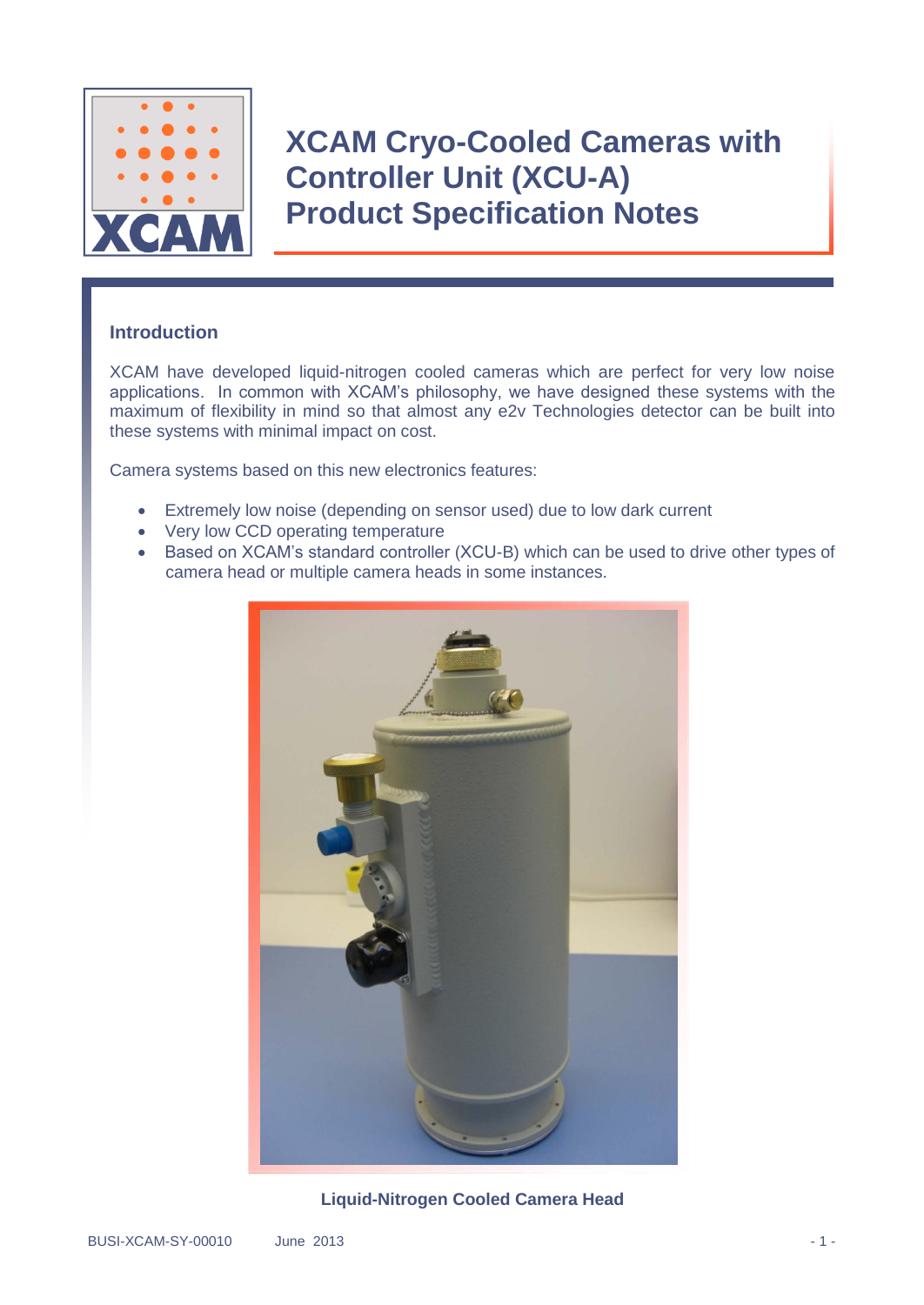

### **System Elements**

The XCAM CyroCooled Camera System is designed for maximum flexibility; the system in constructed using several of the XCAM standard subassemblies including:

- 1. A headboard suitable for the CCD of choice, enclosed in a cryogenic chamber for liquidnitrogen cooling – for further information see separate product note *Headboard Types*, for those headboards available off-the-shelf. New headboard types can be provided at small additional cost.
- *2.* A system controller suitable for your application for further information see separate product note *Drive Unit*
- 3. Cables to connect the two units above
- **4.** Software to operate the system: XCAM Application Software or users can write their own software using the XCAM Software Developer's Manual – see later notes in this product note**.**



**Headboard shown for CCD30-11 or CCD42-10**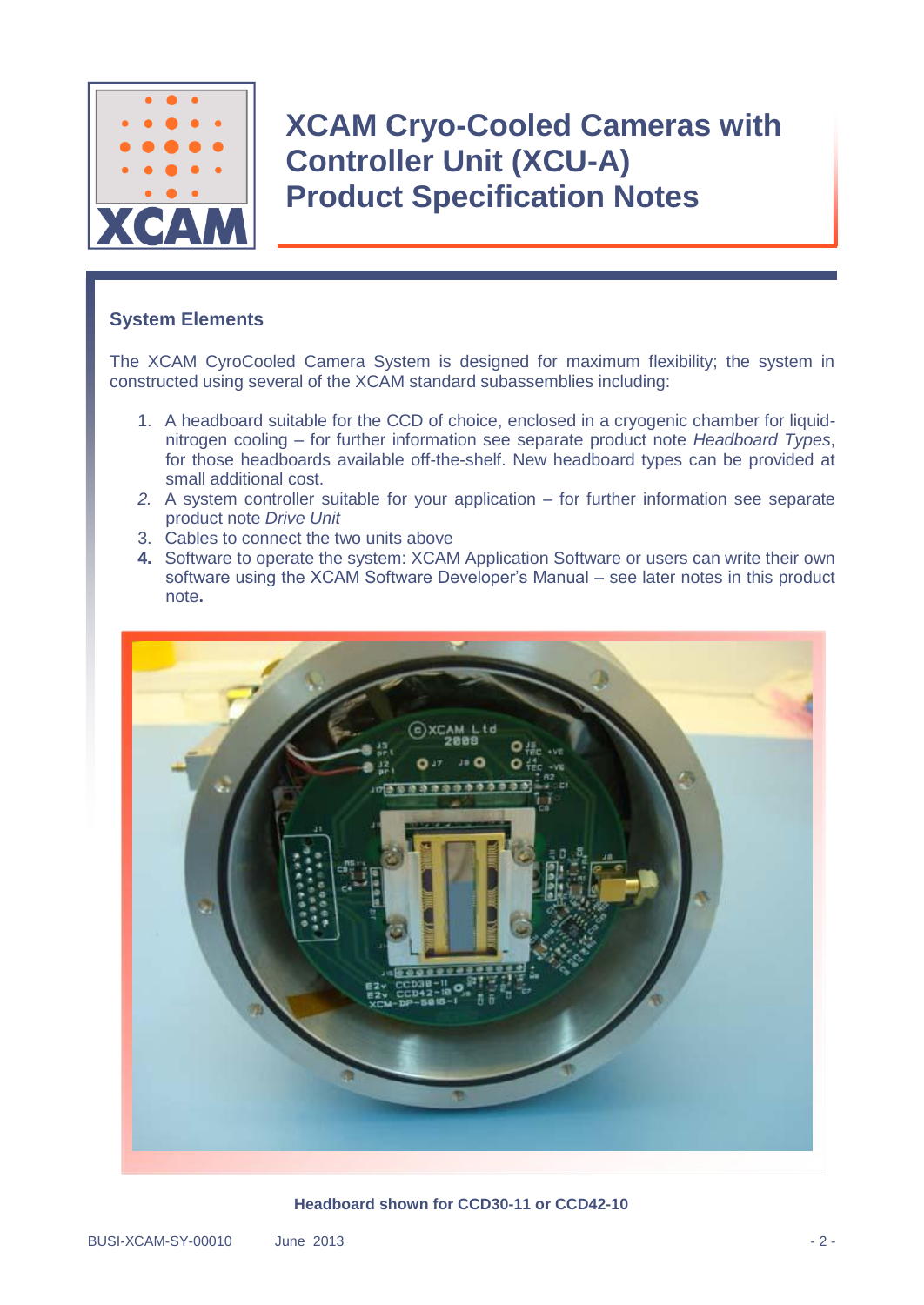

#### **XCAM Controller Software Options**

The *Application User Software Package* (API) provides users with an easy interface with which to control and communicate with the controller and do simple analysis and data visualisation; please see separate product note which covers the software in more detail.

Alternatively, a *Software Developer's Manual* is provided for users who would prefer to write or use their own software, calling the XCAM dll files.

Many XCAM Controller users, use programs such as *Matlab* to control the drive unit, and a library of code is being developed to assist these users; this code will be made available on request.

The minimum specification for a PC to operate the system is Windows 7, XP Pro or Vista operating system; 2 GHz processor; 2 GB memory minimum; hard drive 100GB minimum; CD drive; 3 USB2 ports.

The controllers can be used to control custom multiple large area CCD camera systems synchronously in master-slave mode operation.

Both hardware and software triggering is possible, of either polarity. Custom triggering schemes are possible allowing seamless integration with experiments can be made produced.

|                                                                                                                                   | <b>CCD System Configuration: [2577]</b>                                                             |                                                                                                                               |                                                                 |                                                            |                                                                                             |                                                                                                                                                                                                  | $\overline{\mathsf{x}}$                                                                                                                                                                                                                               |
|-----------------------------------------------------------------------------------------------------------------------------------|-----------------------------------------------------------------------------------------------------|-------------------------------------------------------------------------------------------------------------------------------|-----------------------------------------------------------------|------------------------------------------------------------|---------------------------------------------------------------------------------------------|--------------------------------------------------------------------------------------------------------------------------------------------------------------------------------------------------|-------------------------------------------------------------------------------------------------------------------------------------------------------------------------------------------------------------------------------------------------------|
| 2577<br><b>Sequencer Delays</b><br>Parameter<br><b>ADC Delay</b><br>Int-Delay<br>Int+ Delay<br><b>Int Time</b><br><b>Serial T</b> | $NOPs$   $\mu s$<br>10 <sup>1</sup><br>0.46<br>55<br>1.86<br>1.86<br>55<br>2.01<br>60<br>16<br>0.65 | <b>Clocking</b><br><b>Horizontal</b><br>Vertical<br>Binning                                                                   | Forward<br>Forward<br>Forward<br>T <sub>1</sub>                 | <b>Backward</b>                                            | Image<br>Store<br>Serial<br>Reset<br>Input<br>Vspr                                          | <b>Clock Voltages</b><br>$\blacktriangleleft$<br>$\blacktriangleleft$<br>$\blacksquare$<br>$\blacktriangleleft$<br>$\blacktriangleleft$<br>$\overline{\bullet}$                                  | 10.8V<br>$\blacktriangleright$<br>10.8V<br>$\blacktriangleright$<br>12.2V<br>$\blacktriangleright$<br>7.9V<br>$\blacktriangleright$<br>0.0V<br>$\blacktriangleright$<br>0.0V<br>$\blacktriangleright$                                                 |
| <b>Parallel T</b><br><b>Clk/Rst Delay</b><br>$\blacktriangleleft$                                                                 | 4.80<br>150<br>6<br>0.34<br>٠                                                                       | <b>CCD Type</b><br>Type<br><b>Nodes</b><br><b>Rows</b><br><b>Columns</b><br><b>Pixels</b><br><b>Frame T</b><br><b>Erasure</b> | 3011<br>$0n$ e $\leftarrow$<br>256<br>1040<br>266240<br>10<br>г | $\vert \cdot \vert$<br>$\sqrt{1}$<br>$1/10S$ $\rightarrow$ | <b>Bias Voltages</b><br>Vod<br>Vrd<br>Vdd<br>Vog<br>Var<br>Vss <sup>1</sup><br>Vspr<br>Vspr | $\blacktriangleleft$<br>$\blacktriangleleft$<br>$\overline{\bullet}$<br>$\overline{\phantom{a}}$<br>$\overline{\bullet}$<br>$\blacktriangleleft$<br>$\blacktriangleleft$<br>$\overline{\bullet}$ | 29.9V<br>$\blacktriangleright$<br>16.5V<br>$\blacktriangleright$<br>20.6V<br>$\mathbf{r}$<br>2.6V<br>$\blacktriangleright$<br>0.0V<br>$\blacktriangleright$<br>3.4V<br>$\blacktriangleright$<br>0.0V<br>$\blacktriangleright$<br>0.01<br>$\mathbf{r}$ |
| <b>Load File</b><br>Sequence<br>Zone<br>Voltages<br><b>Delays</b>                                                                 | C:\ccd\Sequence\2chtst1m.dex<br>C:\ccd\Voltages\CCD30-11.VTG<br>c:\ccd\sequence\default.dlv         |                                                                                                                               |                                                                 | Save<br>Save                                               | Hardware<br><b>ADC Type</b><br><b>Data Bits</b><br>Gain<br><b>Offset</b>                    | <b>16S</b><br>$\blacktriangledown$<br>16<br><b>B</b><br>$\blacktriangledown$<br>$\sqrt{a}$                                                                                                       | <b>USB</b><br><b>Module SN</b><br>2577<br>Name<br>2577<br>Timeout $[s]$ 30<br><b>Preserve Settings</b><br><b>OFF</b>                                                                                                                                  |
| <b>Triggering</b><br>Mode                                                                                                         | [3] Free Run (Software Integration)                                                                 |                                                                                                                               |                                                                 | $\overline{\phantom{a}}$                                   |                                                                                             |                                                                                                                                                                                                  |                                                                                                                                                                                                                                                       |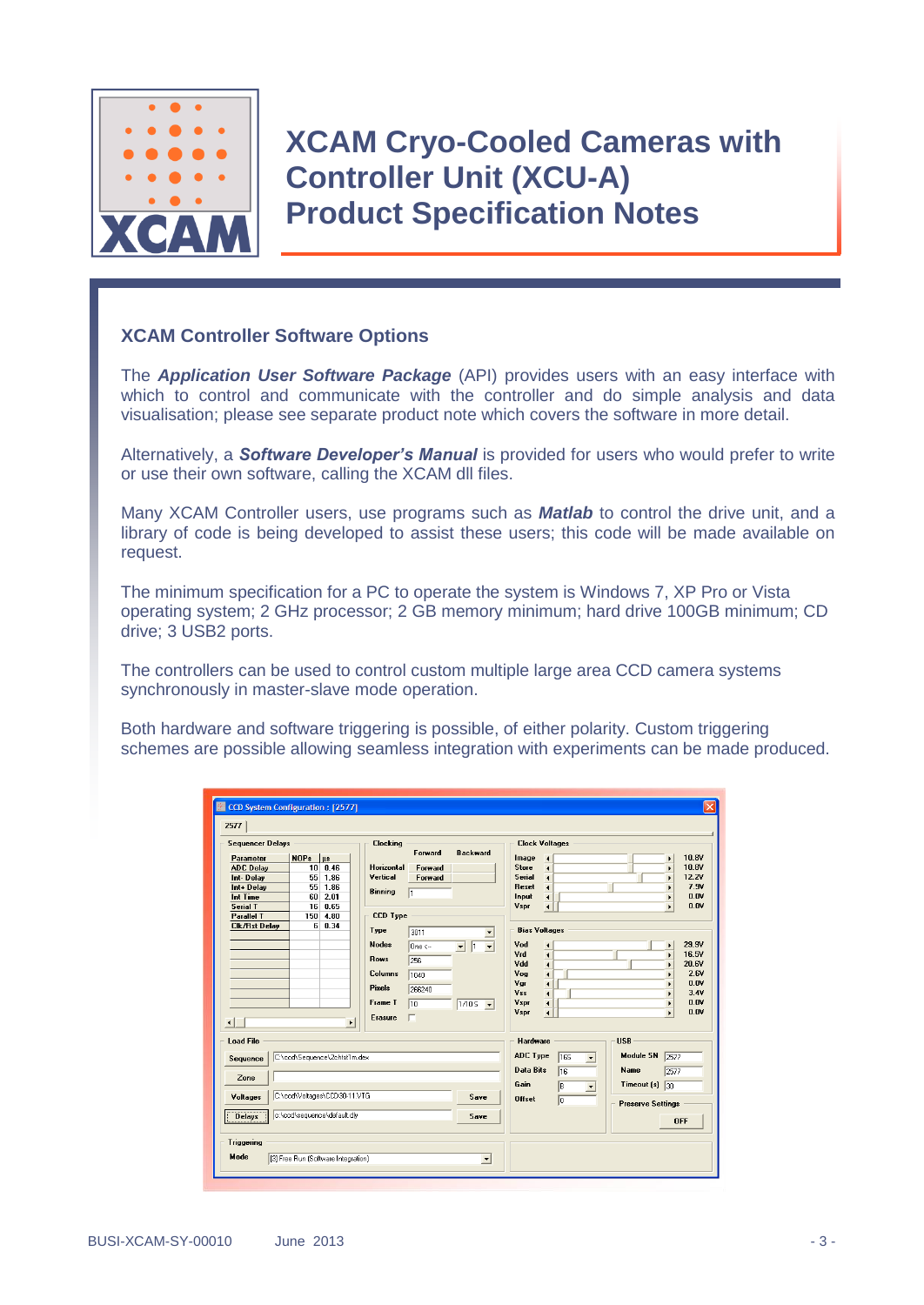

### **Noise performance and Speed of Operation**

The current sequencer card can operate at frequencies of approximately 3MHz, although this may be lower depending on the sequencer program that is operating the CCD and various factors such as number of phases of operation of the CCD. The clock frequency of the CCD is usually 16-20MHz, giving the possibility of programming in 33-20ns steps.

Noise performance is heavily dependent on the speed of operation, the ADC method, and the CCD chip used. Typical values for noise for some common options, together with frequency of operation are given below in the table.

For any custom configuration not shown, please enquire for further information.

| <b>ADC Card</b>                                              | <b>Speed</b> | <b>Noise</b>                                                                             |  |  |
|--------------------------------------------------------------|--------------|------------------------------------------------------------------------------------------|--|--|
| 200KHz, single channel, Dual Slope   To 200KHz<br>Integrator |              | Sensor noise limited if all<br>voltages and timings<br>optimised $\sim$ 2-3 electrons    |  |  |
| 1MHz, 2 channel, Correlated Double   To 2MHz<br>Sampling     |              | Approximately 7 electrons<br>(depending on sensor noise)<br>at 1MHz                      |  |  |
| 500KHz, 4 channel, Dual Slope To 200KHz<br>Integrator        |              | Sensor noise limited if all<br>timings<br>voltages and<br>optimised $\sim$ 2-3 electrons |  |  |